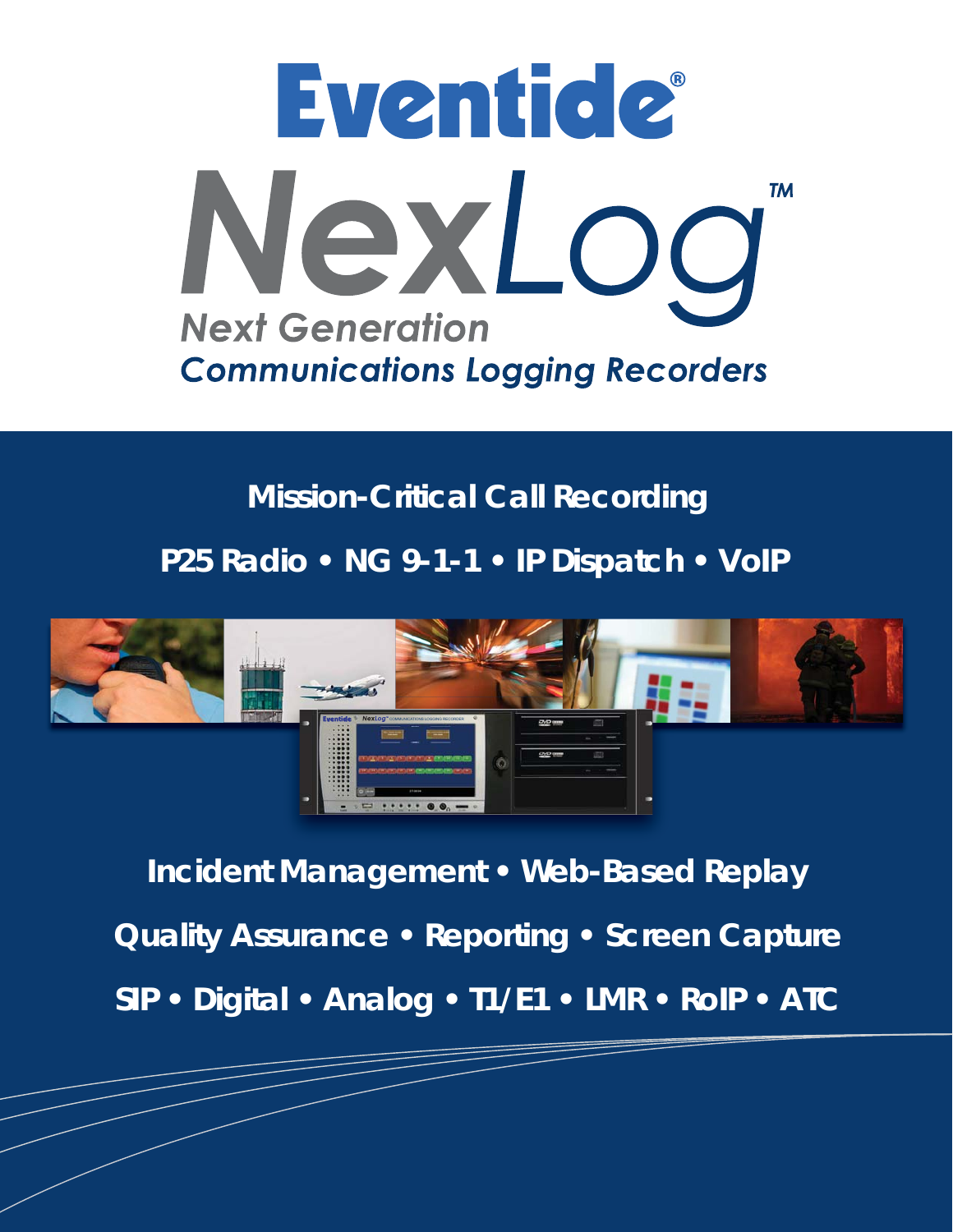# **Eventide** NexLoc **TM Next Generation Communications Logging Recorders**

Eventide *NexLog* IP-based communications logging systems help you securely document and retrieve incidents, comply with regulations, and improve your facility's operations by reliably *capturing, storing, protecting, and managing* important interactions and critical data.

The *NexLog* suite of products includes:

- **Communications Logging:** Linux-hardened recording platforms with multiple levels of redundancy.
- **Replay and Incident Management:** Intuitive search and replay tools that help you find and export recordings faster than ever before.
- **Instant Recall:** Desktop software to help call takers or dispatchers confirm what they heard or didn't quite hear.
- **Quality Factor:** Software to help you score call handling performance and identify training needs.
- **Screen Capture:** Documents your agents' actions and skill levels when using call taking and dispatch tools.

*Public safety, government, institutional and industrial customers at thousands of sites worldwide trust Eventide mission-critical logging systems to reliably record and protect their most important interactions and related data.*





#### *System Features*

- High-reliability network-ready logging system with embedded Linux OS and SQL database
- P25 trunked & conventional radio recording
- NG9-1-1 (i3) recording and logging support
- Call evaluation & reporting software
- Recording of desktop PC screen activity
- Up to 1 million hours of on-line audio storage
- Multi-tier security, auto-expiring passwords
- Full-time recording for compliance
- Records digital, VoIP, analog, T1/E1/ISDN, SIP
- Records NG9-1-1 via SIP-invite or SIPrec
- Records IP-dispatch consoles, RoIP systems
- Records trunked & conventional 2-way radio
- Captures DNIS, CLID from your switch
- 9-1-1 ANI/ALI and SMDR/CDR integrations
- Archive to DVD-RAM, HDD, or USB drives
- Network archive to multiple/redundant NAS
- Central archive to another *NexLog* recorder
- Live-monitoring of multiple channels
- Redundant power supplies and disk drives
- Web-based configuration manager software
- LCD color touch screen option for full control, incident replay, monitoring and configuration

## NexLog 740

#### *Communications Logging Recorder*

- 3U platform Redundant power Redundant HDDs
- 8 96 Analog channels 8 96 Digital PBX channels
- 24 192 T1/PRI channels 30 240 E1 channels
- 8 240 VoIP channels 8 240 NG9-1-1 SIP channels
- 8 240 P25 Radio channels

(Shown with optional color LCD touch screen)

### NexLog 840

#### *Communications Logging Recorder*

- 4U platform Redundant power Redundant HDDs
- 8 240 Analog channels 8 240 Digital PBX channels
- 24 240 T1/PRI channels 30 240 E1 channels
- 8 240 VoIP channels 8 240 NG9-1-1 SIP channels
- 8 240 P25 Radio channels
- (Shown with optional color LCD touch screen)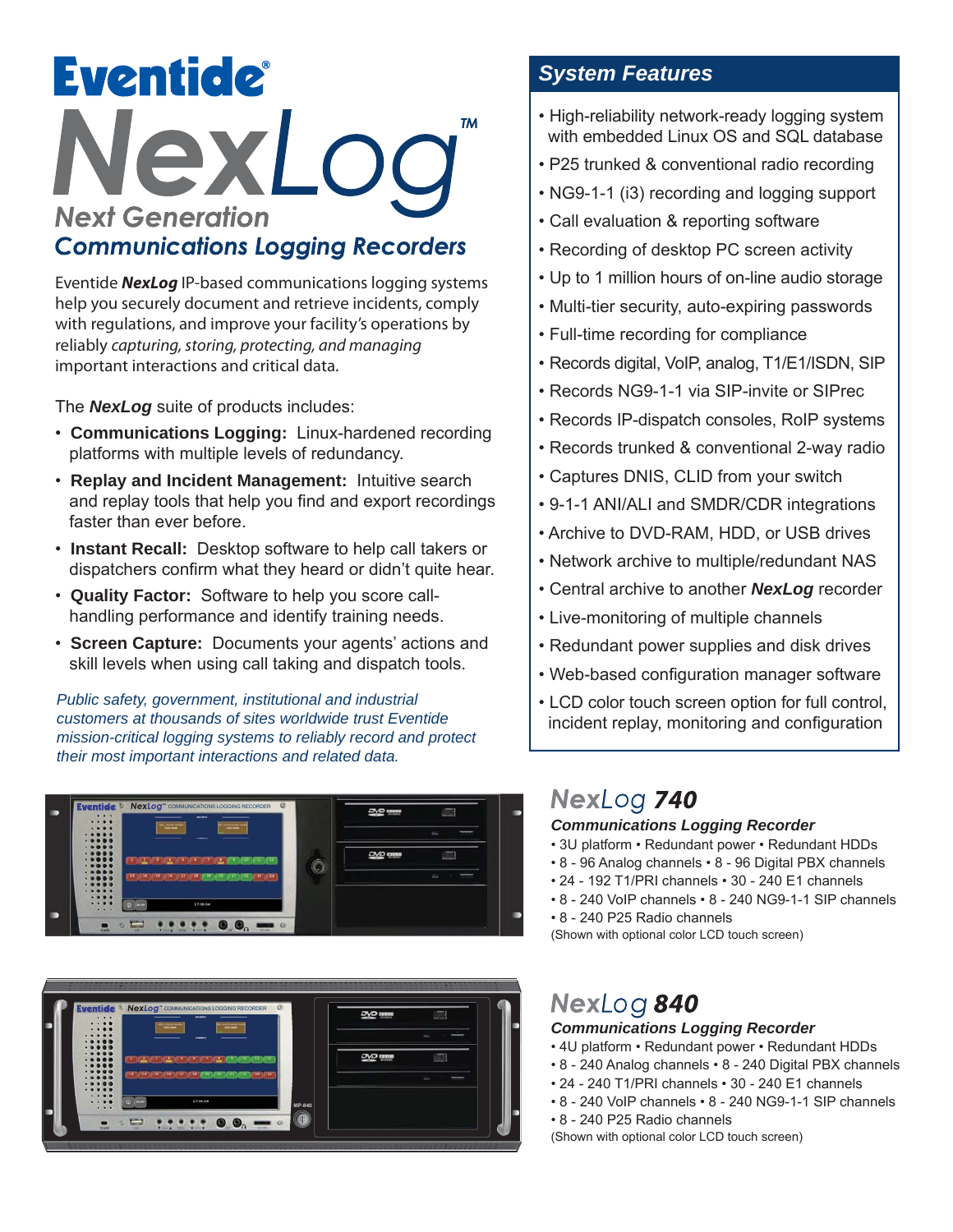#### *Incident Replay and Management*

Eventide *MediaWorks*<sup>™</sup> browser-based or client software provides enhanced recording management capabilities including flexible search, multiple-call replay, graphical



timeline with pan/zoom, variable-speed replay, drag & drop into incident tabs, redaction, protection, burn calls or incidents to CD, export or email incident, live monitor, and instant recall.

*MediaAgent*<sup>™</sup> software provides agents, call takers, and dispatchers with preset-based instant recall, variable speed replay, record on demand, text annotation, and export to WAV.

#### *Call Evaluation & Reporting*

Eventide's **Quality Factor**<sup>™</sup> software option allows supervisors to efficiently evaluate call handling for key attributes such as fact finding, situational control, empathy and accuracy.

|              | <b>B.</b> MediaWorks Express<br>$+1$                               |                                                                   |           |
|--------------|--------------------------------------------------------------------|-------------------------------------------------------------------|-----------|
| $\leftarrow$ | -0   B   km2://192.168.2.128/client/mediaworks/                    | 승 - C de - Gnogle                                                 | 戶盘        |
| Film.        | <b>Git Tools Playback View Help</b>                                |                                                                   |           |
| F.           | D Seath (C) bell-kinn of<br><b>Reporter</b>                        |                                                                   |           |
|              | Using Form "MW Evaluation" to evaluate agent: Eventide             |                                                                   | Δ         |
|              |                                                                    |                                                                   |           |
|              | Determined The Tipe Of Energency? :                                | <b>CONTRACTOR</b>                                                 |           |
|              | Caller's Telephone Number Verified: :                              | <b>College College</b>                                            |           |
|              | Callery Location Verified Or Determined's                          | <b>Cities F. No.</b>                                              |           |
|              | Asked if There Were Any Injuries! :                                | iss-                                                              |           |
|              | comment here.                                                      |                                                                   |           |
|              | Established Control Over The Comersation":                         | $\frac{1}{\sqrt{2}}$ (Mg $\sqrt{2}$ Mg                            |           |
|              | comment here                                                       |                                                                   |           |
|              | Followed All Steps to MVA Protocal? (                              | C. Complete C. Incomplete C. No Credit C. N/A                     |           |
|              | comment here.                                                      |                                                                   |           |
|              | Austated Profactity Of Any Form During The Interaction? :          | Cities Cittée                                                     |           |
|              | comment here                                                       |                                                                   |           |
|              | Understood Protecul Requirements? /                                | C We'll No. 1, N/A                                                |           |
|              | Submit Evaluation 1 Save as in Programs 1 Discard                  |                                                                   | $\bullet$ |
|              | <b>COLOR</b><br><b>VIOLEN</b><br>m<br>$\mathbb{R}$<br><b>SPITE</b> | 00.00.00<br>c<br>$\blacktriangleright$ l<br>$\rightarrow$<br>$-1$ |           |

Evaluation questions and forms can be quickly adapted for special incidents, changing protocols, and new requirements. *Quality Factor* reports help supervisors measure call handling quality and performance trends by individual, by group, or by entire center.

#### *Next Generation 9-1-1*

#### *NG9-1-1 Recording*

*NexLog* communications logging systems have been designed to comply with the NENA i3 standard for recording of NG9-1-1 primary interactions via "SIP-Invite" and SIPrec. The resulting recordings are immediately available for replay, instant recall, research, incident management, burn-to-CD, email, and export.

#### *NG9-1-1 Logging*

*NexLog* logging systems support a standardsbased NG9-1-1 event logging web-service that allows other NG9-1-1 functional elements (sub-systems) to deposit and retrieve data such as call routing logs and geo-location. This web-service interface also permits other NG9-1-1 sub-systems or applications to retrieve an incident's recorded media via RTSP.

#### *NexLog Screen Recording*

*NexLog* screen recording helps document the call-handling and dispatching actions that occur during an incident, by capturing the PC user's screen activity. Screen recording also helps supervisors evaluate competency with important call taking and dispatching software. Desktop PCs with 1 to 4 screens are supported.

#### *System Resilience and Redundancy*

*NexLog* communications loggers offer multiple levels of resilience, including redundant power supplies, redundant disk drives with choice of RAID level 1, 5, or 10, multiple archive redundancy choices, and geo-diverse network archiving.

*NexLog* loggers are available in fullyredundant pairs that provide parallel recording of missioncritical communications for 9-1-1, Dispatch,



Air Traffic Control, and other applications.